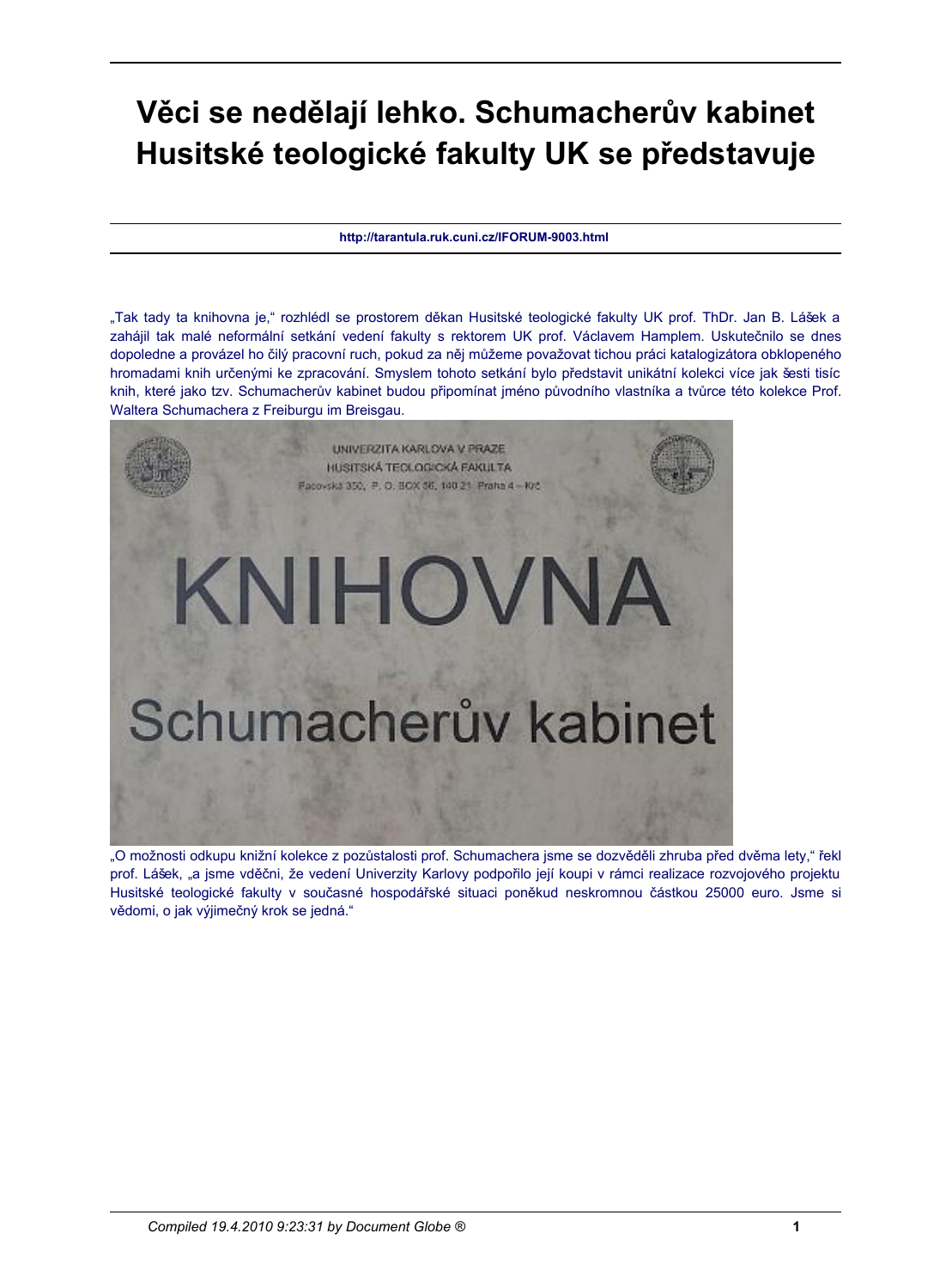

prof. ThDr. Jan B. Lášek, děkan Husitské teologické fakulty UK Samotné koupi předcházelo několik návštěv nutných k posouzení hodnoty Schumnacherovy knihovny a možnostem jejího využití pro studenty i pro odbornou veřejnost. Po podepsání kupní smlouvy byly knihy převezly do svého nového působiště v ČR v únoru 2009.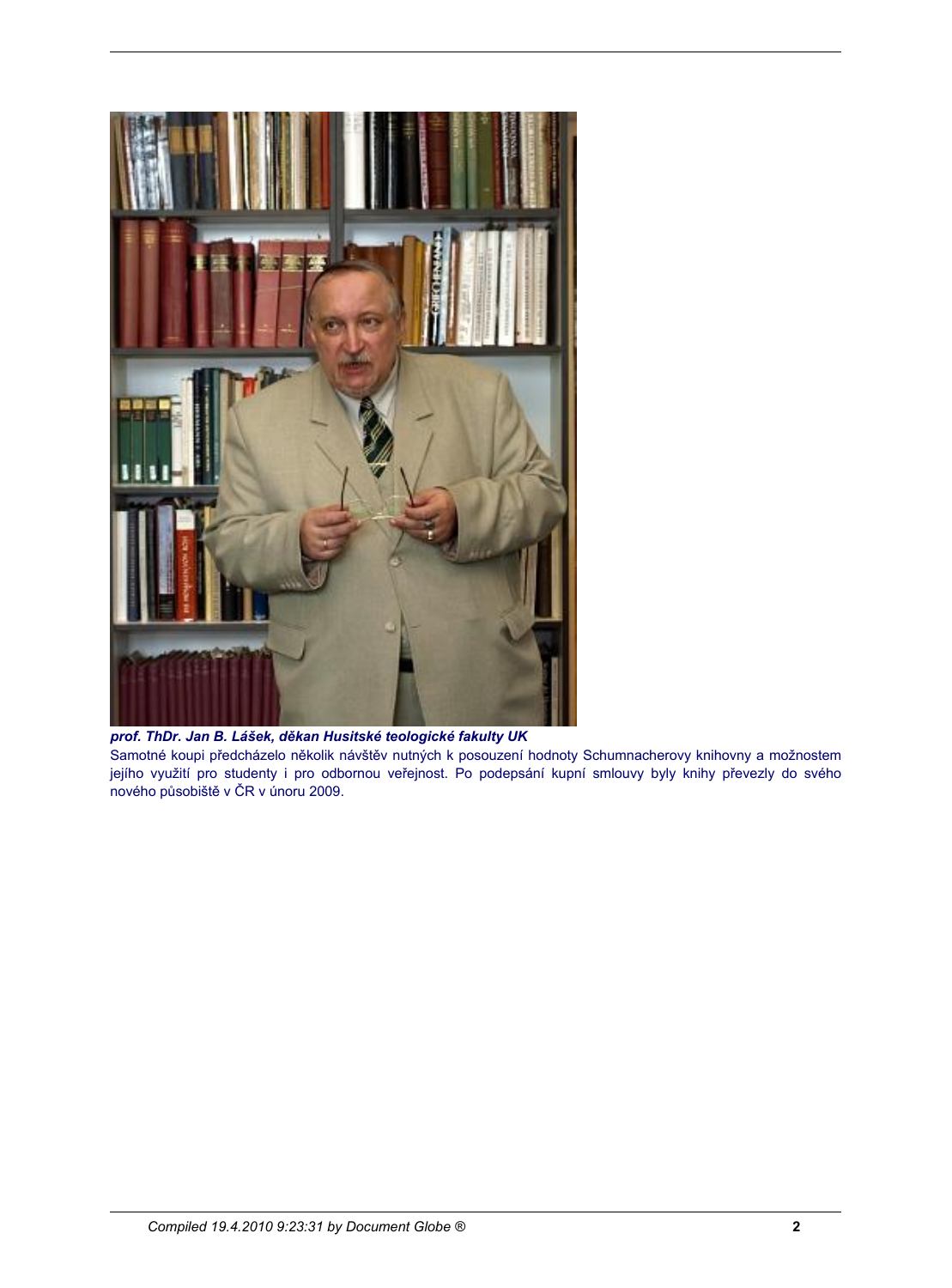

Unikátní kolekci pak přítomným představil proděkan pro rozvoj fakulty PhDr. Jiří Pavlík, Ph.D. "Významný německý vědec, historik umění a archeolog prof. Walter Schumacher se narodil v roce 1913 v Kolíně n. Rýnem a zemřel v roce 2004 ve Freiburgu. Kvalitní a významný knižní fond z jeho pozůstalosti čítá na 6 000 svazků odborné literatury z oblasti křesťanské archeologie, raně křesťanského a byzantského umění, teologie a klasické filologie. Chtěli jsme ho zachovat v jeho původní celistvosti, proto fakulta tyto knihy zařadila do zvláštního samostatného fondu a instalovala ho do místnosti v prostorách fakultní knihovny; tím vznikl tzv. Schumacherův kabinet. Fond bude významným přínosem pro vědeckou práci pracovníků a studentů fakulty i ostatním fakultám UK. V současné době jsou zaevidovány a zkatalogizovány přibližně dvě třetiny knižního fondu; zpřístupnění kabinetu po kompletním zkatalogizování v Centrálním katalogu UK je plánováno na začátek příštího akademického roku 2010-2011."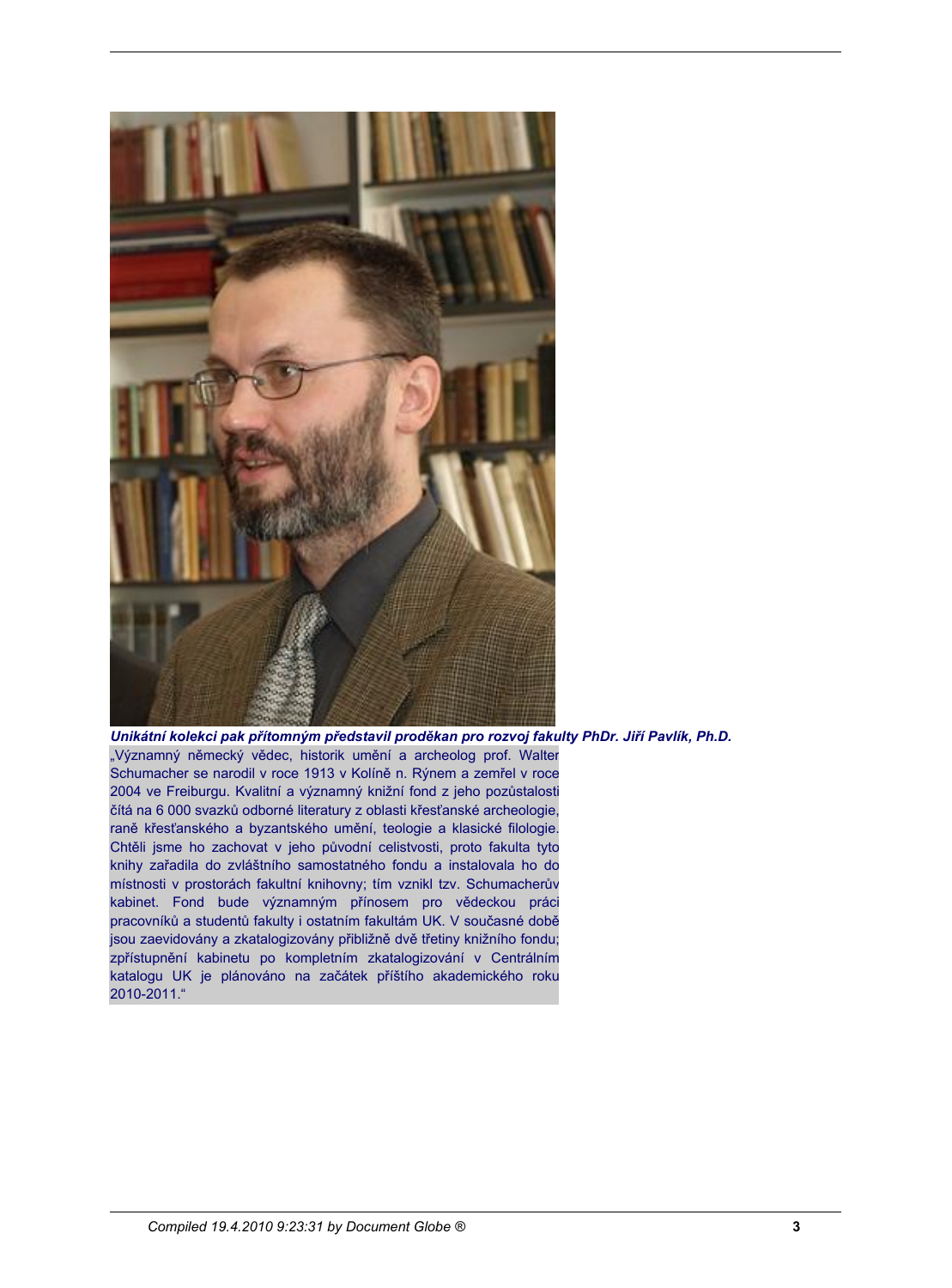

Prof. Dr. phil. Walter Nikolaus Schumacher

.<br>Schumacherův kabinet zaplní mezeru nabídky odborných publikací, která vznikla v roce 1949 po zákazu ÚV KSČ nakupování nejen jednotlivých knižních titulů z badatelských oblastí souvisejících s teologií, historií, archeologií a filologií, ale zejména kompletní knižní produkce některých evropských a světových nakladatelských domů. Zákaz platil plných 40 let. "Právě v této knihovně nalézáme některé publikace ze 60. a 70. let, které v ČR vůbec nejsou. Je tady pochopitelně řada standardních publikací, které jsou v každé knihovně, ale 70 procent jsou unikátní tituly a my jsme knihovnu museli koupit jako celek. Budeme mít něco, co nikde jinde není, a jsme vděčni, že k tomu mohlo dojít," dodal děkan Lášek.

"Je pravda, že univerzita přispěla tak přízemní věcí, jakou jsou peníze," poblahopřál fakultě s úsměvem rektor Univerzity Karlovy prof. Václav Hampl, "ale to nestačí, je mnoho věcí, které se musí vykonat. Chtěl bych především ocenit enormní nasazení vašeho týmu, které přesahuje vše, co je obvyklé, a díky němuž se sem podařilo dostat tak unikátní knižní fond. Potenciál Univerzity Karlovy a zejména Husitské teologické fakulty se tím nepochybně zvyšuje a těším se, až začne sloužit."